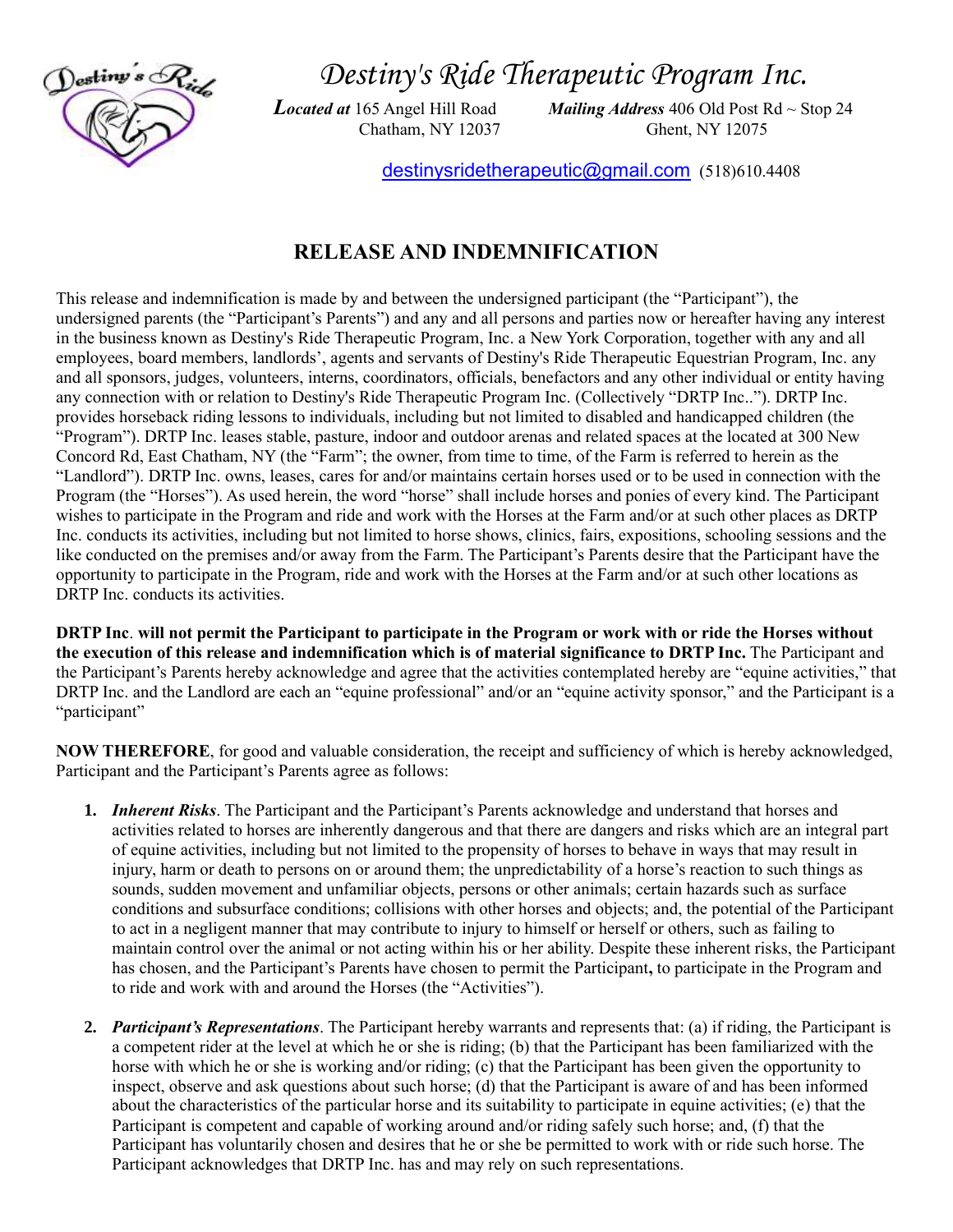- **3.** *Instructions and Authorization*. The Participant and Participant's Parents each agree to follow the instructions DRTP Inc. at all times and not to undertake any activity which DRTP Inc. has not specifically authorized. In no event shall DRTP Inc. be held liable for any injury to or death of the Participant due to the Participant's noncompliance with the instructions of DRTP Inc. or the Participant's actions which have not been specifically authorized by DREC, LLC. in each instance. In addition, the Participant's Parents agree to supervise the Participant and any other minors under their care while at the Farm and acknowledge that DRTP Inc. shall at no time be responsible for the supervision of the Participant at any time other than during his or her scheduled lesson or for any other person (including any minors) on the Farm. Unsupervised minors and any person failing to comply with the instructions of DRTP Inc. are subject to immediate ejection from the Farm.
- **4.** *Equipment*. The Participant and the Participant's Parents acknowledge and understand that the equipment used in connection with the Activities, including but not limited to saddles, bridles, bits, brushes, pitchforks, shovels, brushes, combs and hoof picks are each given to ordinary wear and tear. The Participant agrees to use reasonable care at all times while at the Farm and to carefully inspect all equipment for evidence of defects or breakage. The Participant's Parents agree that, in the event that the Participant is incapable of Inspecting the equipment, which capability shall be determined by the Participant's Parents unless otherwise determined DRTP Inc. the participant's Parents shall be responsible for inspecting all equipment for evidence of defects or breakage. In the event that the Participant or the Participant's Parents locate any defects or breakage in or related to an equipment or tack, he or she shall immediately notify DRTP Inc. DRTP Inc. has not undertaken to inspect the equipment and it shall be the Participant and the Participant's Parents' sole responsibility to check all equipment before using it. In no event shall DRTP Inc. be held liable for any injury to or death of the Participant caused by any defect in any such equipment or tack.
- **5.** *Condition of the Land*. The Participant and the Participant's Parents understand and acknowledge that the Participant may be working in the stable area as well as in the arenas, fields, pastures and other land located at the Farm or which DRTP Inc. has permission to use (collectively, the "Land") and that the Land presents certain hazards of which DRTP Inc. Maybe or should be aware. The Participant and the Participant's Parents specifically agree to hold DRTP Inc. and the Landlord *harmless* from any injury or death arising from the conditions of the Land. DRTP Inc. has not undertaken to inspect the Farm for hazards which may exist on the Land and has not undertaken to warn the Participant or the Participant's Parents of any hazards which may exist on the Land. It shall be the Participant and the Participant's Parents' sole responsibility to carefully inspect the Land for any hazards prior to undertaking any activity.
- 6. *Release*. The Participant and the Participant's Parents agree that neither he nor she nor they shall hold DRTP Inc. or the Landlord liable for any injury to or death to the Participant resulting from or related to his or her involvement in equine activities and/or the Activities. The Participant and the Participant's Parents hereby remise, release and forever discharge DRTP Inc. and the Landlord for him or herself and his or her heirs, executors and administrators, of and from all manner of actions, cause or causes of actions, suits, reckonings, controversies, damages, claims and demands, in law or at equity, that he or she now has or hereafter can or may have or which his or her heirs, executors or administrators hereafter can, shall or may have by reason of any injury to or death of the Participant caused by or in any manner related to equine activities and/or the Activities.
- 7. *Indemnification*. The Participant and the Participant's Parents further indemnify and hold DREC, LLC. and the Landlord harmless for any injury or damage caused by the Participant to any person, property of any person or the Farm, which injury or damage is caused by the Participant's willful misconduct or negligence, including but not limited to damage or injury to the Horses, any other horses which may be at the Farm from time to time and any personal or real property. The Participant's Parents hereby acknowledge and agree if the Participant does not have sufficient funds to fully indemnify DRTP Inc. And/or the Landlord, they shall be personally and jointly and severally liable to DRTP Inc. for any such injury or damage.
- 8. *Acknowledgment*. The Participant and the Participant's Parents each acknowledge that they have been warned about the risks related to equine activities and the Activities and represent that they have each been informed about the characteristics of each of the Horses. The Participant and the Participant's Parents have each had the opportunity to ask questions of DREC, LLC. and are satisfied that they each understand the risks involved in equine activities and the Activities. By their execution of this Release and Indemnification, the Participant and the